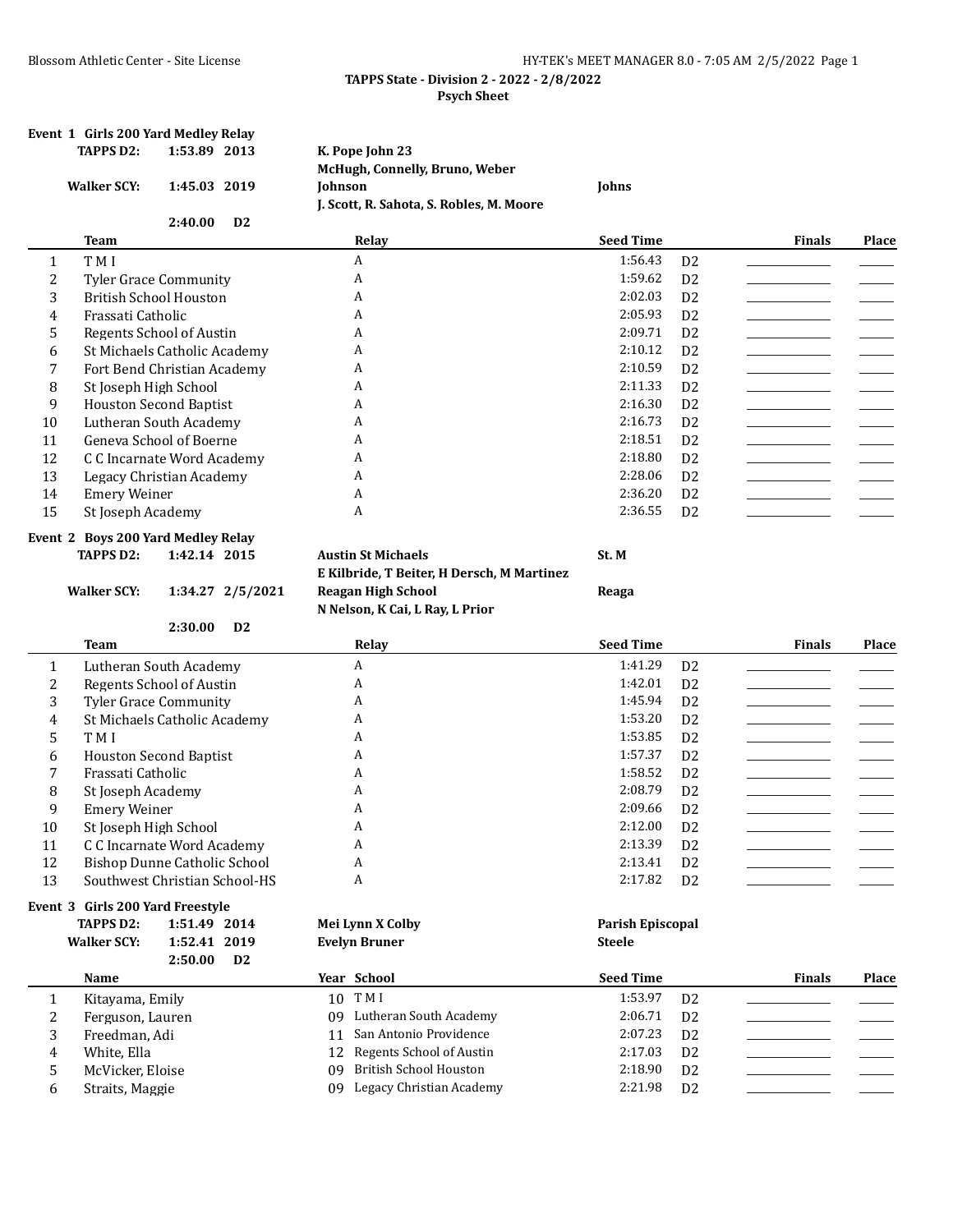# **Event 3 ... (Girls 200 Yard Freestyle)**

|    | Bazzell, Liligrace | 12 Tyler Grace Community        | 2:24.14 | D <sub>2</sub> |  |
|----|--------------------|---------------------------------|---------|----------------|--|
| 8  | Minick, Kayla      | 09 Tyler Grace Community        | 2:26.33 | D <sub>2</sub> |  |
| 9  | Flores, Mara       | 09 TMI                          | 2:26.71 | D <sub>2</sub> |  |
| 10 | Male, Elisha       | 12 British School Houston       | 2:27.69 | D <sub>2</sub> |  |
| 11 | Raeder, Maryanne   | 10 Regents School of Austin     | 2:30.78 | D <sub>2</sub> |  |
| 12 | Fuselier, Evelyn   | 09 St Michaels Catholic Academy | 2:30.90 | D <sub>2</sub> |  |
| 13 | Reves, Avery       | 11 St Joseph High School        | 2:31.26 | D <sub>2</sub> |  |
| 14 | Voisin, Alison     | 09 Frassati Catholic            | 2:31.79 | D <sub>2</sub> |  |
| 15 | Donnelly, Erin     | 12 Lutheran South Academy       | 2:36.64 | D <sub>2</sub> |  |
| 16 | Roetter, Zoe       | 12 Brentwood Christian Austin   | 2:37.65 | D <sub>2</sub> |  |

# **Event 4 Boys 200 Yard Freestyle**

|    | <b>TAPPS D2:</b>              | 1:41.93 2/9/2021 |    | <b>Gabe Ross</b>              | <b>Geneva-ST</b> |                |               |       |
|----|-------------------------------|------------------|----|-------------------------------|------------------|----------------|---------------|-------|
|    | <b>Walker SCY:</b><br>1:40.84 | 2020             |    | <b>Samuel Player</b>          | Churchill        |                |               |       |
|    | 2:45.00                       | D2               |    |                               |                  |                |               |       |
|    | Name                          |                  |    | Year School                   | <b>Seed Time</b> |                | <b>Finals</b> | Place |
| 1  | Doehler, Ethan                |                  | 12 | Saint Marys Hall              | 1:42.55          | D <sub>2</sub> |               |       |
| 2  | Hensley, David                |                  | 12 | Lutheran South Academy        | 1:46.21          | D <sub>2</sub> |               |       |
| 3  | Chapman, Leighton             |                  | 11 | <b>Houston Second Baptist</b> | 1:47.68          | D <sub>2</sub> |               |       |
| 4  | Kincheloe, Carter             |                  | 09 | McKinney Christian            | 1:48.66          | D <sub>2</sub> |               |       |
| 5  | Fedoruk, Ben                  |                  | 10 | Frassati Catholic             | 1:53.59          | D <sub>2</sub> |               |       |
| 6  | Piercy, Turner                |                  | 10 | Regents School of Austin      | 1:54.46          | D <sub>2</sub> |               |       |
|    | Robbins, Aubrey               |                  | 09 | T M I                         | 1:57.65          | D <sub>2</sub> |               |       |
| 8  | Fenno, Kaden                  |                  | 09 | T M I                         | 1:58.93          | D <sub>2</sub> |               |       |
| 9  | Villanueva-Delanev, Fintan    |                  | 10 | St Anthony Catholic           | 2:02.01          | D <sub>2</sub> |               |       |
| 10 | Milinski, Sam                 |                  | 09 | <b>Houston Second Baptist</b> | 2:05.34          | D <sub>2</sub> |               |       |
| 11 | Rall, Jack                    |                  | 12 | Southwest Christian School-HS | 2:09.41          | D <sub>2</sub> |               |       |
| 12 | Westlake, Liam                |                  | 10 | <b>British School Houston</b> | 2:10.98          | D <sub>2</sub> |               |       |
| 13 | Love, Kevin                   |                  | 11 | T M I                         | 2:11.24          | D <sub>2</sub> |               |       |
| 14 | Polachek, Kaden               |                  | 09 | Bishop Dunne Catholic School  | 2:11.29          | D <sub>2</sub> |               |       |
| 15 | Walls, Calvin                 |                  | 10 | T M I                         | 2:13.36          | D <sub>2</sub> |               |       |
| 16 | Patterson, Waylon             |                  | 10 | C C Incarnate Word Academy    | 2:14.98          | D <sub>2</sub> |               |       |

### **Event 5 Girls 200 Yard IM**

|    | <b>TAPPS D2:</b><br><b>Walker SCY:</b><br>2:03.27<br>3:10.00 | 2:05.42 2/6/2020<br>2019<br>D <sub>2</sub> | <b>Meredith Holcomb</b><br>Jada Scott | <b>SA Episcopal</b><br>Johnson |                |               |       |
|----|--------------------------------------------------------------|--------------------------------------------|---------------------------------------|--------------------------------|----------------|---------------|-------|
|    | Name                                                         |                                            | Year School                           | <b>Seed Time</b>               |                | <b>Finals</b> | Place |
| 1  | Krantzcke, Izzy                                              | 12                                         | The Woodlands Christian Academ        | 2:03.46                        | D <sub>2</sub> |               |       |
| 2  | Holcomb, Meredith                                            | 11                                         | T M I                                 | 2:08.59                        | D <sub>2</sub> |               |       |
| 3  | Gough, Rachel                                                | 09                                         | British School Houston                | 2:15.79                        | D <sub>2</sub> |               |       |
| 4  | Roseberry, Blakely                                           | 11                                         | <b>Tyler Grace Community</b>          | 2:15.92                        | D <sub>2</sub> |               |       |
| 5. | Nordstrom, Tiffany                                           | 11                                         | McKinney Christian                    | 2:21.24                        | D <sub>2</sub> |               |       |
| 6  | Elizondo, Caitlin                                            | 10                                         | Regents School of Austin              | 2:21.34                        | D <sub>2</sub> |               |       |
| 7  | McKinney, Lindsay                                            | 12                                         | St Joseph High School                 | 2:23.20                        | D <sub>2</sub> |               |       |
| 8  | Lackner, Anna                                                | 12                                         | Frassati Catholic                     | 2:25.39                        | D <sub>2</sub> |               |       |
| 9  | Halldorson, Claire                                           | 09                                         | Coram Deo Academy Flower Mound        | 2:27.70                        | D <sub>2</sub> |               |       |
| 10 | Roovers, Tessa                                               | 11                                         | <b>British School Houston</b>         | 2:33.20                        | D <sub>2</sub> |               |       |
| 11 | Beck, Gabby                                                  | 11                                         | T M I                                 | 2:37.75                        | D <sub>2</sub> |               |       |
| 12 | Dupuis, Emalee                                               | 10                                         | <b>Tyler Grace Community</b>          | 2:42.42                        | D <sub>2</sub> |               |       |
| 13 | McMillen, Darian                                             | 12                                         | Fort Bend Christian Academy           | 2:48.87                        | D <sub>2</sub> |               |       |
| 14 | Parnell, Haylee                                              | 09                                         | Geneva School of Boerne               | 2:52.61                        | D <sub>2</sub> |               |       |
| 15 | Fuselier, Mary                                               | 12                                         | St Michaels Catholic Academy          | 2:53.22                        | D <sub>2</sub> |               |       |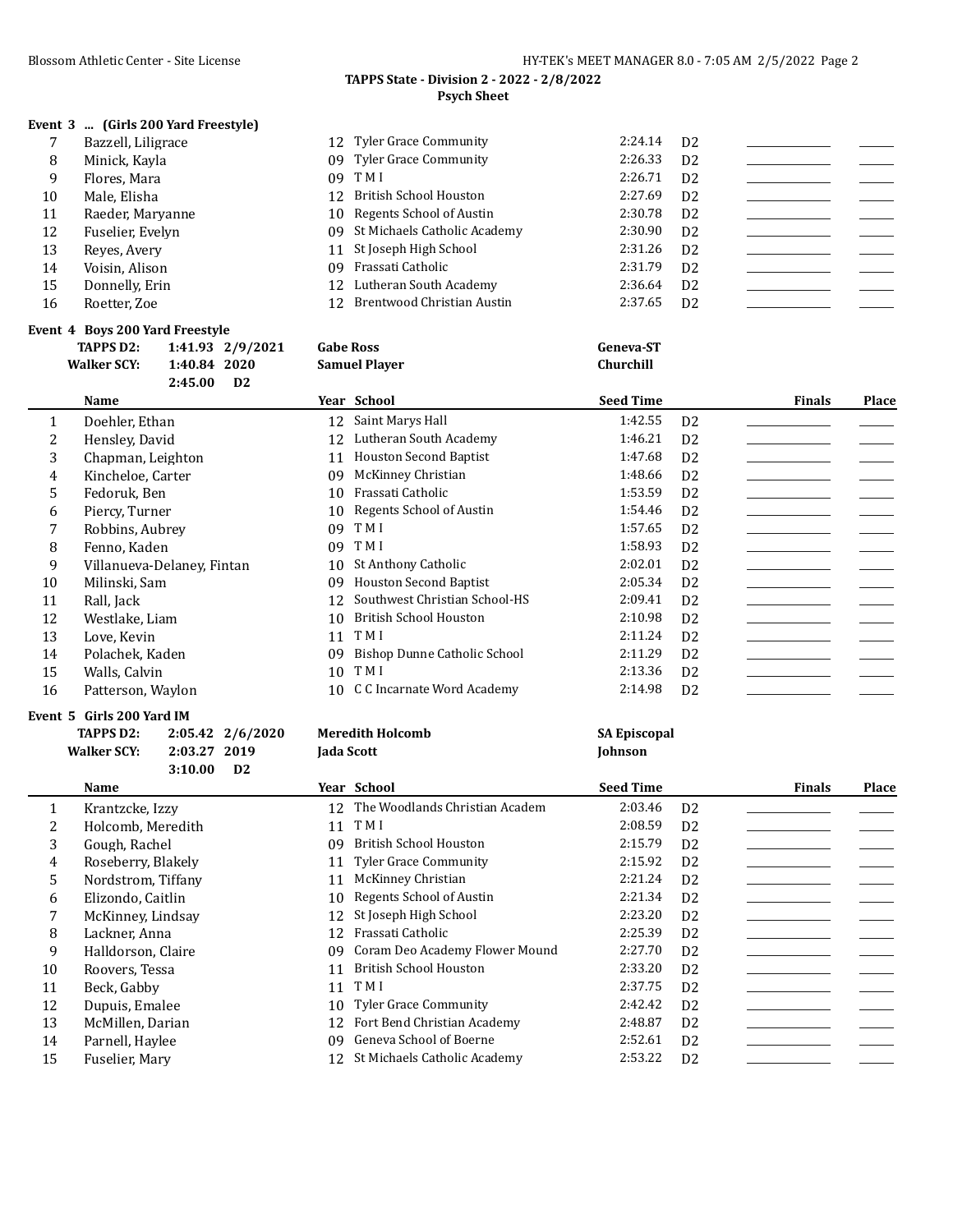| 16           | Event 5  (Girls 200 Yard IM)<br>Preston, Elliott |         |                  |    | 10 Houston Second Baptist         | 2:53.32                 | D <sub>2</sub> |               |              |
|--------------|--------------------------------------------------|---------|------------------|----|-----------------------------------|-------------------------|----------------|---------------|--------------|
|              | Event 6 Boys 200 Yard IM                         |         |                  |    |                                   |                         |                |               |              |
|              | <b>TAPPS D2:</b>                                 |         | 1:51.15 2/9/2021 |    | <b>Grant Klatt</b>                | <b>Fort Bend Acad-S</b> |                |               |              |
|              | <b>Walker SCY:</b>                               |         | 1:51.15 2/9/2021 |    | <b>Grant Klatt</b>                | <b>Fort Bend Acad-S</b> |                |               |              |
|              |                                                  | 3:05.00 | D <sub>2</sub>   |    |                                   |                         |                |               |              |
|              | Name                                             |         |                  |    | Year School                       | <b>Seed Time</b>        |                | <b>Finals</b> | <b>Place</b> |
| $\mathbf{1}$ | Klatt, Grant                                     |         |                  |    | 12 Fort Bend Christian Academy    | 1:54.36                 | D <sub>2</sub> |               |              |
| 2            | Zou, Andrew                                      |         |                  |    | 10 Regents School of Austin       | 1:54.89                 | D <sub>2</sub> |               |              |
| 3            | Puri, Krish                                      |         |                  |    | 10 TMI                            | 2:15.18                 | D <sub>2</sub> |               |              |
| 4            | Yahin, Andrew                                    |         |                  |    | 09 St Michaels Catholic Academy   | 2:15.81                 | D <sub>2</sub> |               |              |
| 5            | Miles, Elliott                                   |         |                  | 11 | Lutheran South Academy            | 2:17.24                 | D <sub>2</sub> |               |              |
| 6            | Lador, Itay                                      |         |                  | 10 | <b>Emery Weiner</b>               | 2:21.69                 | D <sub>2</sub> |               |              |
| 7            | Fritz, Nick                                      |         |                  | 10 | T M I                             | 2:22.02                 | D <sub>2</sub> |               |              |
| 8            | Aschenbeck, Micah                                |         |                  | 09 | St Joseph High School             | 2:24.61                 | D <sub>2</sub> |               |              |
| 9            | Wilson, Seth                                     |         |                  | 10 | <b>Tyler Grace Community</b>      | 2:26.96                 | D <sub>2</sub> |               |              |
| 10           | Esslemont, Zander                                |         |                  | 11 | <b>British School Houston</b>     | 2:30.23                 | D <sub>2</sub> |               |              |
| 11           | Afuso, Luke                                      |         |                  |    | 11 C C Incarnate Word Academy     | 2:57.24                 | D <sub>2</sub> |               |              |
|              | Event 7 Girls 50 Yard Freestyle                  |         |                  |    |                                   |                         |                |               |              |
|              | <b>TAPPS D2:</b>                                 |         | 23.79 2013       |    | Mei Lynn Colby                    | D. Parish Episc.        |                |               |              |
|              | <b>Walker SCY:</b>                               |         | 23.46 2020       |    | <b>Morgan Bartley</b>             | Reagan                  |                |               |              |
|              |                                                  |         |                  |    |                                   |                         |                |               |              |
|              |                                                  | 32.00   | D <sub>2</sub>   |    |                                   |                         |                |               |              |
|              | Name                                             |         |                  |    | Year School                       | <b>Seed Time</b>        |                | <b>Finals</b> | <b>Place</b> |
| $\mathbf{1}$ | Anderson, Vivian                                 |         |                  |    | 09 Grapevine Faith Christian      | 24.19                   | D <sub>2</sub> |               |              |
| 2            | Park, Jasmine                                    |         |                  | 11 | Hyde Park HS Austin               | 24.87                   | D <sub>2</sub> |               |              |
| 3            | Vieceli, Kathryn                                 |         |                  |    | 10 Frassati Catholic              | 25.19                   | D <sub>2</sub> |               |              |
| 4            | Kelner, Calista                                  |         |                  |    | 10 TMI                            | 26.14                   | D <sub>2</sub> |               |              |
| 5            | Smith, Nathalia                                  |         |                  |    | 10 Coram Deo Academy Flower Mound | 27.43                   | D <sub>2</sub> |               |              |
| 6            | Nisimblat, Valentina                             |         |                  |    | 09 C C Incarnate Word Academy     | 27.55                   | D <sub>2</sub> |               |              |
| 7            | Adams, Louise                                    |         |                  |    | 12 Coram Deo Academy Flower Mound | 27.72                   | D <sub>2</sub> |               |              |
| 8            | Gregorek, Aly                                    |         |                  |    | 10 Fort Bend Christian Academy    | 28.04                   | D <sub>2</sub> |               |              |
| 9            | Taylor, Ashley                                   |         |                  |    | 11 Tyler Grace Community          | 28.23                   | D <sub>2</sub> |               |              |
| 10           | Brehmer, Abigail                                 |         |                  | 09 | Geneva School of Boerne           | 28.24                   | D <sub>2</sub> |               |              |
| 11           | Humphrey, Chloe                                  |         |                  | 11 | Fort Worth Christian              | 28.49                   | D <sub>2</sub> |               |              |
| 12           | Dean, Rylee                                      |         |                  |    | 12 Lutheran South Academy         | 28.91                   | D <sub>2</sub> |               |              |
| 13           | Pfeiffer, Audrey                                 |         |                  |    | 12 Lutheran South Academy         | 29.12                   | D <sub>2</sub> |               |              |
| 14           | Arnold, Malyn                                    |         |                  |    | 09 Geneva School of Boerne        | 29.31                   | D <sub>2</sub> |               |              |
| 15           | Robertson, Julianne                              |         |                  |    | 09 British School Houston         | 29.46                   | D <sub>2</sub> |               |              |
| 16           | Fuselier, Lucy                                   |         |                  |    | 12 St Michaels Catholic Academy   | 29.52                   | D <sub>2</sub> |               |              |
|              | Event 8 Boys 50 Yard Freestyle                   |         |                  |    |                                   |                         |                |               |              |
|              | <b>TAPPS D2:</b>                                 |         | 21.15 2015       |    | <b>Clay Cooke</b>                 | Westbury                |                |               |              |

|   | 30.00           | D <sub>2</sub> |                             |                  |                |               |              |
|---|-----------------|----------------|-----------------------------|------------------|----------------|---------------|--------------|
|   | Name            |                | Year School                 | <b>Seed Time</b> |                | <b>Finals</b> | <b>Place</b> |
|   | Hunter, Joshua  | 11             | Saint Marys Hall            | 21.76            | D <sub>2</sub> |               |              |
|   | Green, Michael  |                | 11 Tyler Grace Community    | 22.71            | D <sub>2</sub> |               |              |
| 3 | Spartz, Kevin   | 10.            | Frassati Catholic           | 23.10            | D <sub>2</sub> |               |              |
| 4 | Spadini, Elijah |                | 10 Regents School of Austin | 23.53            | D <sub>2</sub> |               |              |
| 5 | Ingram, Hudson  |                | 09 Regents School of Austin | 23.61            | D <sub>2</sub> |               |              |
| 6 | Haver, Tristan  | 10             | Lutheran South Academy      | 23.77            | D <sub>2</sub> |               |              |
|   | Welch, George   | 11             | T M I                       | 23.88            | D <sub>2</sub> |               |              |
| 8 | Harmon, Colton  | 11             | Tyler Grace Community       | 23.92            | D <sub>2</sub> |               |              |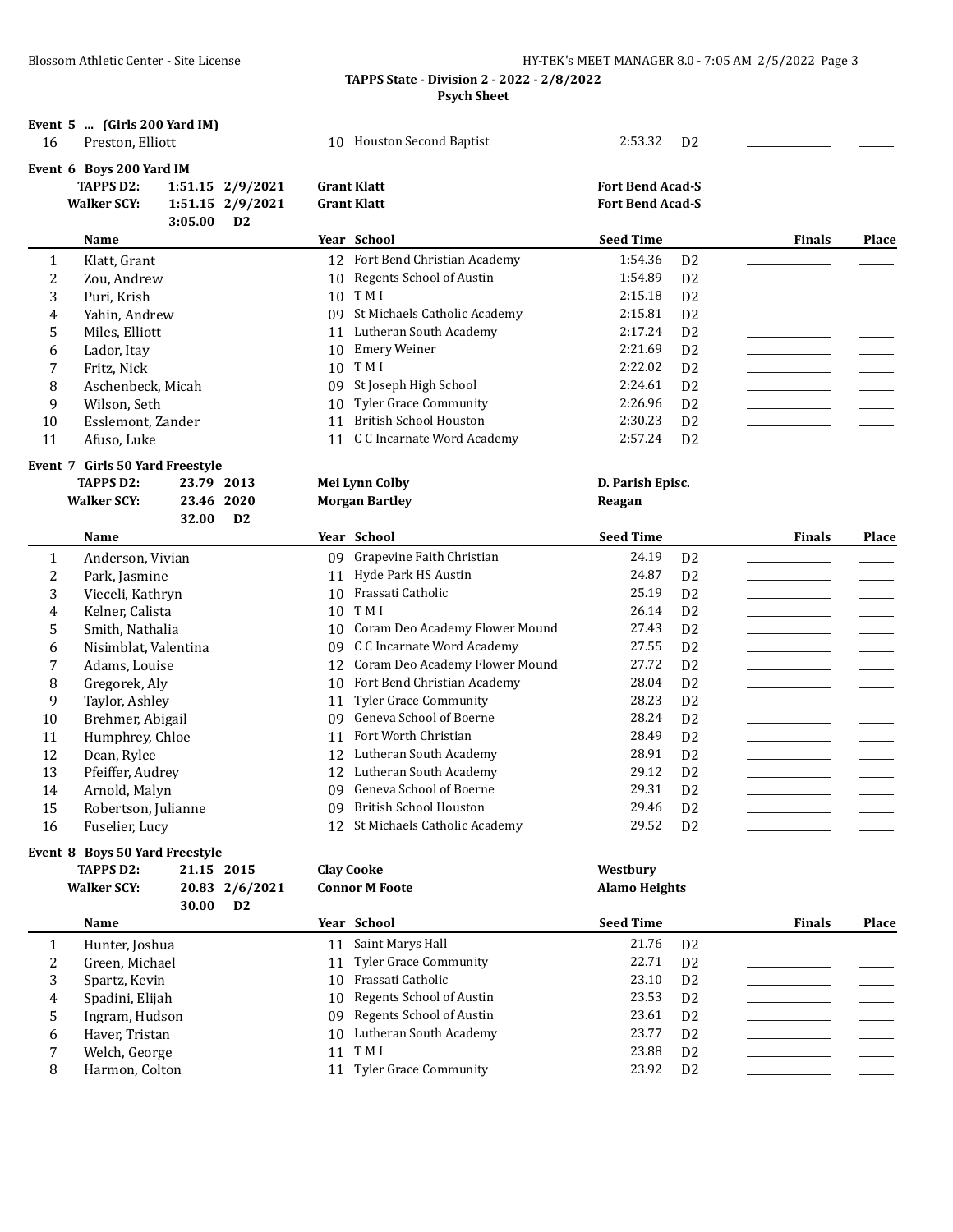|  | Event 8  (Boys 50 Yard Freestyle) |  |
|--|-----------------------------------|--|
|--|-----------------------------------|--|

| 9  | Coffey, Eli    | 12 Tyler Grace Community        | 24.26 | D <sub>2</sub> |  |
|----|----------------|---------------------------------|-------|----------------|--|
| 10 | Logan, Luke    | 11 St Michaels Catholic Academy | 24.65 | D <sub>2</sub> |  |
| 11 | Taylor, Jack   | 10 Geneva School of Boerne      | 24.73 | D <sub>2</sub> |  |
| 12 | Ford, Cooper   | 11 Bishop Dunne Catholic School | 24.81 | D <sub>2</sub> |  |
| 13 | LeBlanc, Luke  | 12 Lutheran South Academy       | 24.84 | D <sub>2</sub> |  |
| 14 | Kauachi, Jorge | 12 St Joseph Academy            | 24.86 | D <sub>2</sub> |  |
| 15 | Steelman, Evan | 12 Houston Second Baptist       | 24.92 | D <sub>2</sub> |  |
| 16 | Young, Brandon | 12 Houston Second Baptist       | 25.04 | D <sub>2</sub> |  |
|    |                |                                 |       |                |  |

### **Event 11 Girls 100 Yard Butterfly**

|              | <b>TAPPS D2:</b><br><b>Walker SCY:</b> | 55.90 2017<br>1:35.00 | 55.89 2021<br>D2 |    | Jade A Hallum<br><b>Samantha Robles</b> | <b>St Dominic Savio</b><br>Johnson |                |               |       |
|--------------|----------------------------------------|-----------------------|------------------|----|-----------------------------------------|------------------------------------|----------------|---------------|-------|
|              | Name                                   |                       |                  |    | Year School                             | <b>Seed Time</b>                   |                | <b>Finals</b> | Place |
| $\mathbf{1}$ | Childs, Whitney                        |                       |                  | 11 | Fort Bend Christian Academy             | 1:01.04                            | D <sub>2</sub> |               |       |
| 2            | Montier, Jennifer                      |                       |                  | 09 | <b>Tyler Grace Community</b>            | 1:01.15                            | D <sub>2</sub> |               |       |
| 3            | Stowell, Brynnah                       |                       |                  | 11 | The Woodlands Christian Academ          | 1:01.68                            | D <sub>2</sub> |               |       |
| 4            | Davies, Amber                          |                       |                  | 09 | <b>British School Houston</b>           | 1:10.08                            | D <sub>2</sub> |               |       |
| 5            | Roovers, Tessa                         |                       |                  | 11 | <b>British School Houston</b>           | 1:10.33                            | D <sub>2</sub> |               |       |
| 6            | Sims, Regan                            |                       |                  | 11 | St Michaels Catholic Academy            | 1:10.77                            | D <sub>2</sub> |               |       |
| 7            | Chimbunde, Bella                       |                       |                  | 11 | C C Incarnate Word Academy              | 1:10.98                            | D <sub>2</sub> |               |       |
| 8            | Gao, Abigail                           |                       |                  | 10 | Regents School of Austin                | 1:12.42                            | D <sub>2</sub> |               |       |
| 9            | Cuellar, Katelynn                      |                       |                  | 11 | St Joseph High School                   | 1:14.97                            | D <sub>2</sub> |               |       |
| 10           | Rosales, Chloe                         |                       |                  | 11 | C C Incarnate Word Academy              | 1:16.74                            | D <sub>2</sub> |               |       |
| 11           | Byers, Brooke                          |                       |                  | 12 | Fort Bend Christian Academy             | 1:19.61                            | D <sub>2</sub> |               |       |
| 12           | Pham, Haleigh                          |                       |                  | 09 | Lutheran South Academy                  | 1:19.72                            | D <sub>2</sub> |               |       |
| 13           | Fuselier, Mary                         |                       |                  | 12 | St Michaels Catholic Academy            | 1:20.91                            | D <sub>2</sub> |               |       |
| 14           | Leeson, Grace                          |                       |                  | 12 | C C Incarnate Word Academy              | 1:23.57                            | D <sub>2</sub> |               |       |

### **Event 12 Boys 100 Yard Butterfly**

# **TAPPS D2: 49.37 2/9/2021 Grant Klatt Fort Bend Acad-S**

# **Walker SCY: 45.97 2019 Nathan Braun OK Christian U 1:30.00 D2 Name Year School Seed Time Finals Place** 1 Klatt, Grant 12 Fort Bend Christian Academy 50.13 D2 2 Doehler, Ethan 12 Saint Marys Hall 51.15 D2 3 Potter, Marshall 10 Coram Deo Academy Flower Mound 58.04 D2 4 Logan, Luke 11 St Michaels Catholic Academy 59.09 D2 5 Fenno, Kaden 09 T M I 1:00.85 D2 \_\_\_\_\_\_\_\_\_\_\_\_\_\_\_\_\_ \_\_\_\_\_\_\_ 6 Wilson, Seth 10 Tyler Grace Community 1:01.43 D2 \_\_\_\_\_\_\_\_\_\_\_\_\_\_\_\_\_\_\_\_\_\_\_\_\_\_\_\_\_<br>7 Fritz, Nick 10 TMI 1:02.12 D2 7 Fritz, Nick 10 T M I 1:02.12 D2 \_\_\_\_\_\_\_\_\_\_\_\_\_\_\_\_\_ \_\_\_\_\_\_\_ 8 Alexander, Reid 1:02.53 D2 9 Robertson, Johnathan 10 British School Houston 1:03.34 D2<br>10 Ford, Cooper 1:03.94 D2 Ford, Cooper 11 Bishop Dunne Catholic School 1:03.94 D2 \_\_\_\_\_\_\_\_\_\_\_\_\_\_\_\_\_\_\_\_\_\_\_\_ 11 Orines, Aidan 11 C C Incarnate Word Academy 1:05.14 D 2 \_\_\_\_\_\_\_\_\_\_\_\_\_\_\_\_\_\_\_\_\_ 12 Aitken, Ewan 11 T M I 1:07.29 D2 \_\_\_\_\_\_\_\_\_\_\_\_\_\_\_\_\_ \_\_\_\_\_\_\_ 13 Nolen, Hunter 12 Lutheran South Academy 1:07.47 D2 14 Esslemont, Zander 11 British School Houston 1:13.18 D2 15 Turner, Landon 09 Regents School of Austin 1:13.49 D2 16 Le, Danny 11 Southwest Christian School-HS 1:19.42 D2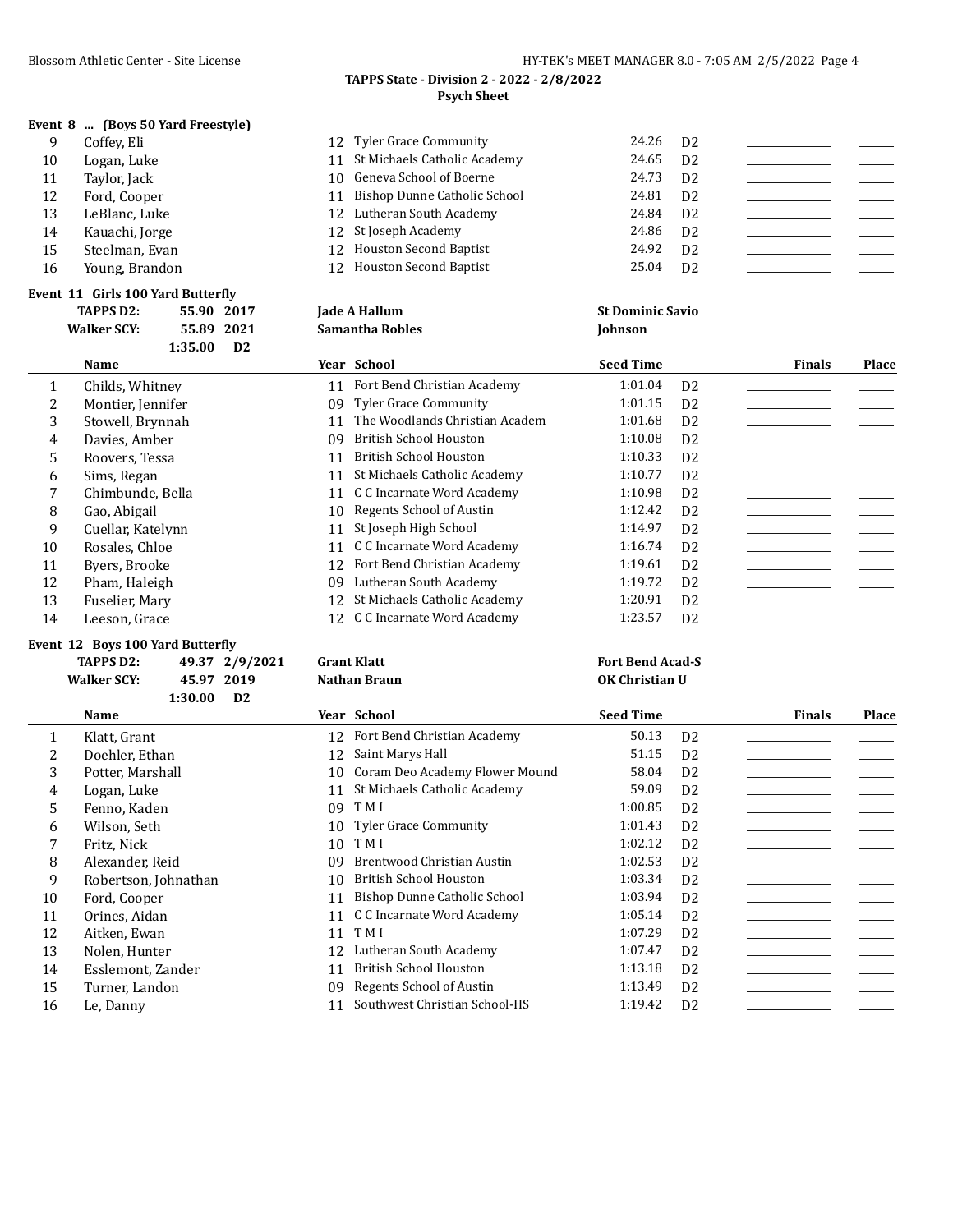| HY-TEK's MEET MANAGER 8.0 - 7:05 AM 2/5/2022 Page 5 |  |  |
|-----------------------------------------------------|--|--|
| $\cdots$ $\alpha$ associates and $\alpha$           |  |  |

# **Event 13 Girls 100 Yard Freestyle**

|    | <b>TAPPS D2:</b>        |         | 51.78 2/9/2021 |    | <b>Emily Kitayama</b>          | T M I            |                |               |       |
|----|-------------------------|---------|----------------|----|--------------------------------|------------------|----------------|---------------|-------|
|    | <b>Walker SCY:</b>      | 50.68   | 2020           |    | Jada Scott                     | Johnson          |                |               |       |
|    |                         | 1:15.00 | D <sub>2</sub> |    |                                |                  |                |               |       |
|    | Name                    |         |                |    | Year School                    | <b>Seed Time</b> |                | <b>Finals</b> | Place |
|    | Vieceli, Kathryn<br>1   |         |                | 10 | Frassati Catholic              | 54.23            | D <sub>2</sub> |               |       |
|    | 2<br>Schlortt, Kirsten  |         |                | 12 | Saint Marys Hall               | 55.09            | D <sub>2</sub> |               |       |
|    | 3<br>Roseberry, Blakely |         |                | 11 | <b>Tyler Grace Community</b>   | 55.52            | D <sub>2</sub> |               |       |
|    | Lackner, Anna<br>4      |         |                | 12 | Frassati Catholic              | 58.73            | D <sub>2</sub> |               |       |
|    | 5<br>Smith, Nathalia    |         |                | 10 | Coram Deo Academy Flower Mound | 1:00.00          | D <sub>2</sub> |               |       |
|    | 6<br>White, Ella        |         |                | 12 | Regents School of Austin       | 1:00.51          | D <sub>2</sub> |               |       |
|    | Vedder, Danika          |         |                | 09 | St Michaels Catholic Academy   | 1:02.15          | D <sub>2</sub> |               |       |
|    | 8<br>Brehmer, Abigail   |         |                | 09 | Geneva School of Boerne        | 1:04.15          | D <sub>2</sub> |               |       |
|    | 9<br>McVicker, Eloise   |         |                | 09 | <b>British School Houston</b>  | 1:04.67          | D <sub>2</sub> |               |       |
| 10 | Gregorek, Aly           |         |                | 10 | Fort Bend Christian Academy    | 1:04.91          | D <sub>2</sub> |               |       |
| 11 | Fuselier, Susie         |         |                | 09 | St Michaels Catholic Academy   | 1:05.33          | D <sub>2</sub> |               |       |
| 12 | Male, Elisha            |         |                | 12 | <b>British School Houston</b>  | 1:06.46          | D <sub>2</sub> |               |       |
| 13 | Pozzi, Madelyn          |         |                | 12 | Fort Bend Christian Academy    | 1:07.06          | D <sub>2</sub> |               |       |
| 14 | McMillen, Darian        |         |                | 12 | Fort Bend Christian Academy    | 1:07.14          | D <sub>2</sub> |               |       |
| 15 | Voisin, Alison          |         |                | 09 | Frassati Catholic              | 1:07.98          | D <sub>2</sub> |               |       |
| 16 | Fantauzzi, Isabella     |         |                | 09 | Bishop Dunne Catholic School   | 1:08.50          | D <sub>2</sub> |               |       |
|    |                         |         |                |    |                                |                  |                |               |       |

### **Event 14 Boys 100 Yard Freestyle**

| TAPPS D2:          |         | 45.22 2/9/2021 | Et |
|--------------------|---------|----------------|----|
| <b>Walker SCY:</b> |         | 44.61 2/6/2021 | Cо |
|                    | 1:10.00 | D2             |    |

# **TABLE EXECUTE: TABLE EXECUTE: PERIMPTE: PERIMPTE: PERIMPTE: PERIMPTE: PERIMPTE: PERIMPTE: PERIMPTE: PERIMPTE: PERIMPTE: PERIMPTE: PERIMPTE: PERIMPTE: PERIMPTE: PERIMPTE: PERIMPTE: PERIMPT Alamo Heights**

|    | Name              |    | Year School                   | <b>Seed Time</b> |                | <b>Finals</b> | Place |
|----|-------------------|----|-------------------------------|------------------|----------------|---------------|-------|
|    | Hunter, Joshua    | 11 | Saint Marys Hall              | 47.71            | D <sub>2</sub> |               |       |
|    | Ferguson, Chase   | 12 | Lutheran South Academy        | 48.61            | D <sub>2</sub> |               |       |
| 3  | Kincheloe, Carter | 09 | McKinney Christian            | 48.95            | D <sub>2</sub> |               |       |
| 4  | Noordhuis, Nils   | 11 | British School Houston        | 50.98            | D <sub>2</sub> |               |       |
| 5  | Ingram, Hudson    | 09 | Regents School of Austin      | 51.38            | D <sub>2</sub> |               |       |
| 6  | Haver, Tristan    | 10 | Lutheran South Academy        | 51.51            | D <sub>2</sub> |               |       |
|    | Spartz, Kevin     | 10 | Frassati Catholic             | 52.00            | D <sub>2</sub> |               |       |
| 8  | Robbins, Aubrey   | 09 | T M I                         | 52.03            | D <sub>2</sub> |               |       |
| 9  | Welch, George     | 11 | T M I                         | 53.17            | D <sub>2</sub> |               |       |
| 10 | Harmon, Colton    | 11 | <b>Tyler Grace Community</b>  | 54.37            | D <sub>2</sub> |               |       |
| 11 | Barry, Joshua     | 12 | <b>Tyler Grace Community</b>  | 54.76            | D <sub>2</sub> |               |       |
| 12 | Lippett, Jasper   | 10 | British School Houston        | 55.37            | D <sub>2</sub> |               |       |
| 13 | Young, Brandon    | 12 | <b>Houston Second Baptist</b> | 56.15            | D <sub>2</sub> |               |       |
| 14 | Rivera, Mark      | 11 | St Michaels Catholic Academy  | 56.85            | D <sub>2</sub> |               |       |
| 15 | Yepez, Gabriel    | 09 | <b>British School Houston</b> | 56.96            | D <sub>2</sub> |               |       |
| 16 | Biorngield, Jacob | 10 | Fort Bend Christian Academy   | 57.74            | D <sub>2</sub> |               |       |

# **Event 15 Girls 500 Yard Freestyle<br>TAPPS D2:** 4.53.95.201

|   | <b>TAPPS D2:</b><br><b>Walker SCY:</b> | 4:53.95 2013<br>5:01.00 2/4/2021<br>7:20.00<br>D <sub>2</sub> | <b>Cameron McHugh</b><br>Ana * Herceg | K. Pope John 23<br><b>Weiss</b> |               |       |
|---|----------------------------------------|---------------------------------------------------------------|---------------------------------------|---------------------------------|---------------|-------|
|   | Name                                   |                                                               | Year School                           | <b>Seed Time</b>                | <b>Finals</b> | Place |
|   | Kitayama, Emily                        |                                                               | 10 TMI                                | 5:07.04<br>D <sub>2</sub>       |               |       |
| 2 | Stowell, Brynnah                       |                                                               | 11 The Woodlands Christian Academ     | 5:21.89<br>D <sub>2</sub>       |               |       |
| 3 | Ferguson, Lauren                       |                                                               | Lutheran South Academy<br>09          | 5:39.16<br>D <sub>2</sub>       |               |       |
| 4 | Freedman, Adi                          |                                                               | 11 San Antonio Providence             | 5:52.04<br>D <sub>2</sub>       |               |       |
| 5 | Gough, Cerys                           |                                                               | British School Houston<br>09          | 5:56.46<br>D <sub>2</sub>       |               |       |
| 6 | de la Maza, Jimena                     |                                                               | Frassati Catholic<br>09               | 6:11.34<br>D <sub>2</sub>       |               |       |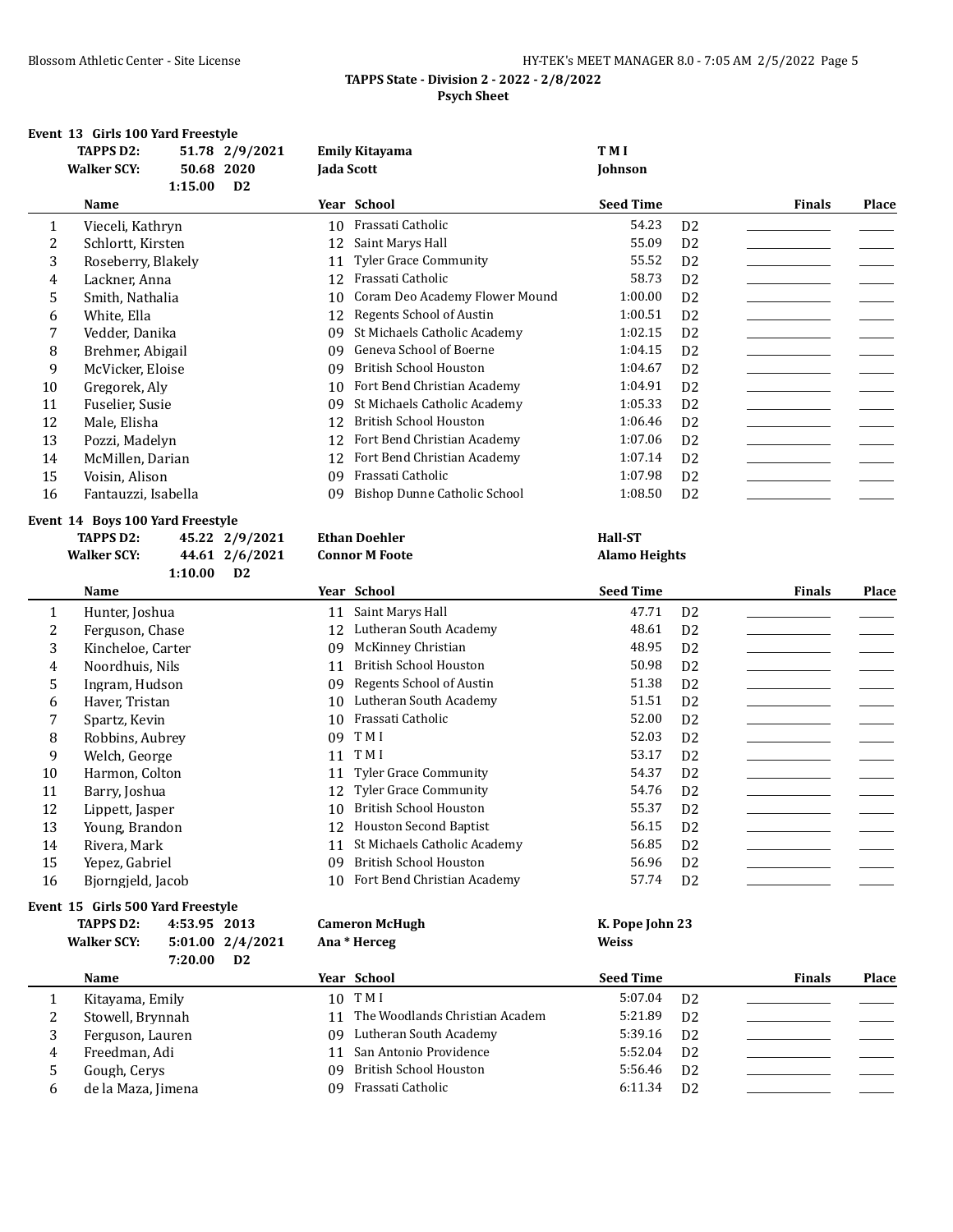|   |                                  | Event 15  (Girls 500 Yard Freestyle) |                               |                           |               |       |
|---|----------------------------------|--------------------------------------|-------------------------------|---------------------------|---------------|-------|
|   | Beck, Gabby                      |                                      | 11 TMI                        | 6:27.11<br>D <sub>2</sub> |               |       |
| 8 | Humphrey, Chloe                  |                                      | 11 Fort Worth Christian       | 6:29.70<br>D <sub>2</sub> |               |       |
|   | Event 16 Boys 500 Yard Freestyle |                                      |                               |                           |               |       |
|   | <b>TAPPS D2:</b>                 | 4:38.44 2017                         | <b>Reilly G Gilbert</b>       | <b>St Dominic Savio</b>   |               |       |
|   | <b>Walker SCY:</b>               | 4:34.60 2/5/2021                     | <b>Luke B Peterson</b>        | Churchill                 |               |       |
|   |                                  | 7:00.00<br>D <sub>2</sub>            |                               |                           |               |       |
|   | Name                             |                                      | Year School                   | <b>Seed Time</b>          | <b>Finals</b> | Place |
|   | Hensley, David                   |                                      | Lutheran South Academy<br>12. | 4:48.25<br>D <sub>2</sub> |               |       |

|    | Chapman, Leighton          | 11  | <b>Houston Second Baptist</b>     | 4:55.71 | D <sub>2</sub> |  |
|----|----------------------------|-----|-----------------------------------|---------|----------------|--|
|    | Fedoruk, Ben               |     | 10 Frassati Catholic              | 5:08.12 | D <sub>2</sub> |  |
| 4  | Villanueva-Delanev, Fintan |     | 10 St Anthony Catholic            | 5:28.10 | D <sub>2</sub> |  |
|    | Milinski, Sam              | 09. | <b>Houston Second Baptist</b>     | 5:37.64 | D <sub>2</sub> |  |
| b  | Alexander, Reid            |     | 09 Brentwood Christian Austin     | 5:39.00 | D <sub>2</sub> |  |
|    | Cornell, Nathan            |     | 11 Coram Deo Academy Flower Mound | 6:04.67 | D <sub>2</sub> |  |
| 8  | Patterson, Waylon          |     | 10 C C Incarnate Word Academy     | 6:17.17 | D <sub>2</sub> |  |
| 9  | Tinker, Grant              |     | 12 Fort Worth Christian           | 6:23.70 | D <sub>2</sub> |  |
| 10 | Saldana, Cris              |     | 12 St Anthony Catholic            | 6:29.35 | D <sub>2</sub> |  |
|    | Turner, Landon             |     | 09 Regents School of Austin       | 6:39.89 | D <sub>2</sub> |  |

### **Event 17 Girls 200 Yard Freestyle Relay TAPPS D2: 1:42.59 2014 The Awty International School**

**2:20.00 D2**

# **L Hirs, K Hillyer, L Ward, C Moreno**

**M. Moore, L. Beach, E. Musselman, J. Scott**

**Walker SCY: 1:34.90 2021 Johnson Johns**

|    | Team                          | Relay | <b>Seed Time</b>          | <b>Finals</b> | Place |
|----|-------------------------------|-------|---------------------------|---------------|-------|
|    | T M I                         | A     | 1:44.46<br>D <sub>2</sub> |               |       |
|    | Frassati Catholic             | A     | 1:51.53<br>D <sub>2</sub> |               |       |
| 3  | Regents School of Austin      | A     | 1:57.74<br>D <sub>2</sub> |               |       |
| 4  | St Joseph High School         | A     | 1:59.34<br>D <sub>2</sub> |               |       |
| .5 | Geneva School of Boerne       | A     | 1:59.54<br>D <sub>2</sub> |               |       |
| 6  | Lutheran South Academy        | A     | 1:59.57<br>D <sub>2</sub> |               |       |
|    | <b>Tyler Grace Community</b>  | A     | 2:00.20<br>D <sub>2</sub> |               |       |
| 8  | <b>British School Houston</b> | A     | 2:03.34<br>D <sub>2</sub> |               |       |
| 9  | <b>Houston Second Baptist</b> | A     | 2:03.62<br>D <sub>2</sub> |               |       |
| 10 | St Joseph Academy             | A     | 2:05.84<br>D <sub>2</sub> |               |       |
| 11 | Grapevine Faith Christian     | A     | 2:06.55<br>D <sub>2</sub> |               |       |
| 12 | Fort Bend Christian Academy   | A     | 2:08.86<br>D <sub>2</sub> |               |       |
| 13 | St Michaels Catholic Academy  | A     | 2:09.66<br>D <sub>2</sub> |               |       |
| 14 | St John Paul High II CC       | A     | 2:13.98<br>D <sub>2</sub> |               |       |
| 15 | <b>Emery Weiner</b>           | A     | 2:18.49<br>D <sub>2</sub> |               |       |

### **Event 18 Boys 200 Yard Freestyle Relay**

**TAPPS D2: 1:31.58 2014 Regents School of Austin**

| <b>Walker SCY:</b> | 1:25.16 2/5/2021          | C Richardson, J White, D Reinis, K Lux<br>San Antonio Clark<br>E Croley, B Mandacina, J Stallworth, K Elms | Clark |
|--------------------|---------------------------|------------------------------------------------------------------------------------------------------------|-------|
|                    | 2:10.00<br>D <sub>2</sub> |                                                                                                            |       |
| <b>Team</b>        |                           | Relay                                                                                                      | Seed  |
|                    |                           |                                                                                                            |       |

|   | Team                          | Relay | <b>Seed Time</b>          | <b>Finals</b> | <b>Place</b> |
|---|-------------------------------|-------|---------------------------|---------------|--------------|
|   | Regents School of Austin      |       | 1:32.65<br>D <sub>2</sub> |               |              |
|   | Tyler Grace Community         |       | $1:36.26$ D <sub>2</sub>  |               |              |
|   | Lutheran South Academy        |       | 1:37.16<br>D <sub>2</sub> |               |              |
| 4 | <b>Houston Second Baptist</b> |       | 1:37.45<br>D <sub>2</sub> |               |              |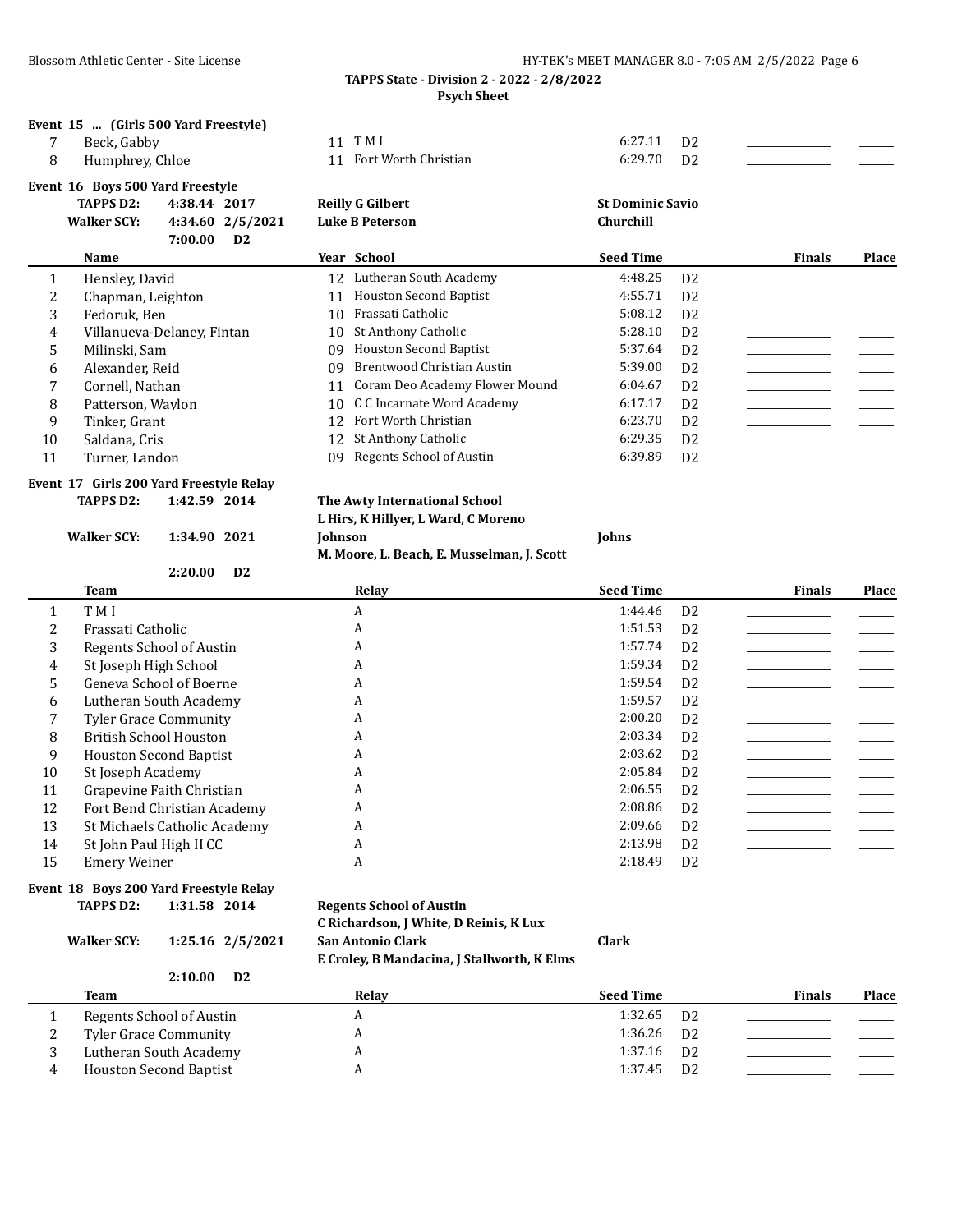# **Event 18 ... (Boys 200 Yard Freestyle Relay)**

|    | T M I                         | A | 1:37.98 | D <sub>2</sub> |  |
|----|-------------------------------|---|---------|----------------|--|
| 6  | Frassati Catholic             | A | 1:42.57 | D <sub>2</sub> |  |
|    | St Michaels Catholic Academy  | A | 1:42.93 | D <sub>2</sub> |  |
| 8  | <b>British School Houston</b> | A | 1:46.76 | D <sub>2</sub> |  |
| 9  | St Joseph Academy             | A | 1:50.56 | D <sub>2</sub> |  |
| 10 | Bishop Dunne Catholic School  | A | 1:50.79 | D <sub>2</sub> |  |
| 11 | St Joseph High School         | A | 1:51.32 | D <sub>2</sub> |  |
| 12 | Emery Weiner                  | A | 1:51.47 | D <sub>2</sub> |  |
| 13 | Southwest Christian School-HS | A | 1:55.20 | D <sub>2</sub> |  |
| 14 | Grapevine Faith Christian     | A | 1:59.09 | D <sub>2</sub> |  |
| 15 | Geneva School of Boerne       | A | 2:09.92 | D <sub>2</sub> |  |

# **Event 19 Girls 100 Yard Backstroke**

| TAPPS D2:          | 56.50 2014 | Mei Lynn X Colby | <b>Parish Episcopal</b> |
|--------------------|------------|------------------|-------------------------|
| <b>Walker SCY:</b> | 56.48 2019 | Lila Foote       | <b>Alamo Heights</b>    |

|    | 1:30.00<br>D2          |    |                               |                  |                |               |       |
|----|------------------------|----|-------------------------------|------------------|----------------|---------------|-------|
|    | Name                   |    | Year School                   | <b>Seed Time</b> |                | <b>Finals</b> | Place |
|    | Anderson, Vivian       | 09 | Grapevine Faith Christian     | 57.78            | D <sub>2</sub> |               |       |
| 2  | Park, Jasmine          | 11 | Hyde Park HS Austin           | 58.33            | D <sub>2</sub> |               |       |
| 3  | Schlortt, Kirsten      | 12 | Saint Marys Hall              | 1:00.01          | D <sub>2</sub> |               |       |
| 4  | Gough, Rachel          | 09 | <b>British School Houston</b> | 1:00.28          | D <sub>2</sub> |               |       |
| 5  | Childs, Whitney        | 11 | Fort Bend Christian Academy   | 1:01.55          | D <sub>2</sub> |               |       |
| 6  | Montier, Jennifer      | 09 | <b>Tyler Grace Community</b>  | 1:03.04          | D <sub>2</sub> |               |       |
| 7  | Nordstrom, Tiffany     | 11 | McKinney Christian            | 1:04.32          | D <sub>2</sub> |               |       |
| 8  | Gough, Cerys           | 09 | <b>British School Houston</b> | 1:07.04          | D <sub>2</sub> |               |       |
| 9  | Kelner, Calista        | 10 | T M I                         | 1:07.15          | D <sub>2</sub> |               |       |
| 10 | Bazzell, Liligrace     | 12 | <b>Tyler Grace Community</b>  | 1:08.78          | D <sub>2</sub> |               |       |
| 11 | Bakker-Barrink, Luella | 12 | <b>Houston Second Baptist</b> | 1:09.68          | D <sub>2</sub> |               |       |
| 12 | Chimbunde, Bella       | 11 | C C Incarnate Word Academy    | 1:10.68          | D2             |               |       |
| 13 | Minick, Kayla          | 09 | Tyler Grace Community         | 1:14.03          | D2             |               |       |
| 14 | Nisimblat, Valentina   | 09 | C C Incarnate Word Academy    | 1:14.63          | D2             |               |       |
| 15 | Byers, Brooke          | 12 | Fort Bend Christian Academy   | 1:14.79          | D <sub>2</sub> |               |       |
| 16 | Sims, Regan            | 11 | St Michaels Catholic Academy  | 1:15.22          | D <sub>2</sub> |               |       |

# **Event 20 Boys 100 Yard Backstroke**

|    | Event 20 Boys 100 Yard Backstroke |                |    |                                |                  |                |               |       |
|----|-----------------------------------|----------------|----|--------------------------------|------------------|----------------|---------------|-------|
|    | <b>TAPPS D2:</b>                  | 49.44 2/6/2020 |    | <b>Elliott Jones</b>           | <b>Cypress</b>   |                |               |       |
|    | <b>Walker SCY:</b>                | 49.66 2/5/2021 |    | <b>Evan M Croley</b>           | <b>Clark</b>     |                |               |       |
|    | 1:25.00                           | D <sub>2</sub> |    |                                |                  |                |               |       |
|    | Name                              |                |    | Year School                    | <b>Seed Time</b> |                | <b>Finals</b> | Place |
|    | Ferguson, Chase                   |                | 12 | Lutheran South Academy         | 53.87            | D <sub>2</sub> |               |       |
| 2  | Noordhuis, Nils                   |                | 11 | <b>British School Houston</b>  | 57.47            | D <sub>2</sub> |               |       |
| 3  | Piercy, Turner                    |                | 10 | Regents School of Austin       | 58.17            | D <sub>2</sub> |               |       |
| 4  | Fitzpatrick, Hudson               |                | 09 | Hyde Park HS Austin            | 1:02.91          | D <sub>2</sub> |               |       |
| 5. | Barry, Joshua                     |                | 12 | <b>Tyler Grace Community</b>   | 1:03.03          | D <sub>2</sub> |               |       |
| 6  | LeBlanc, Luke                     |                | 12 | Lutheran South Academy         | 1:04.41          | D <sub>2</sub> |               |       |
|    | Pugalenthi, Harish                |                | 09 | <b>British School Houston</b>  | 1:05.59          | D <sub>2</sub> |               |       |
| 8  | Moffett, Benjamin                 |                | 09 | Bishop Dunne Catholic School   | 1:07.46          | D <sub>2</sub> |               |       |
| 9  | Golub, August                     |                | 09 | Emery Weiner                   | 1:09.97          | D <sub>2</sub> |               |       |
| 10 | Cornell, Nathan                   |                | 11 | Coram Deo Academy Flower Mound | 1:11.64          | D <sub>2</sub> |               |       |
| 11 | Lovd, Noah                        |                | 11 | <b>Tyler Grace Community</b>   | 1:11.95          | D <sub>2</sub> |               |       |
| 12 | Kim, Gideon                       |                | 10 | Regents School of Austin       | 1:13.27          | D <sub>2</sub> |               |       |
| 13 | Wilson, Caleb                     |                | 11 | <b>Tyler Grace Community</b>   | 1:18.03          | D <sub>2</sub> |               |       |
| 14 | Green, Sebastian                  |                | 09 | St Joseph Academy              | 1:21.56          | D <sub>2</sub> |               |       |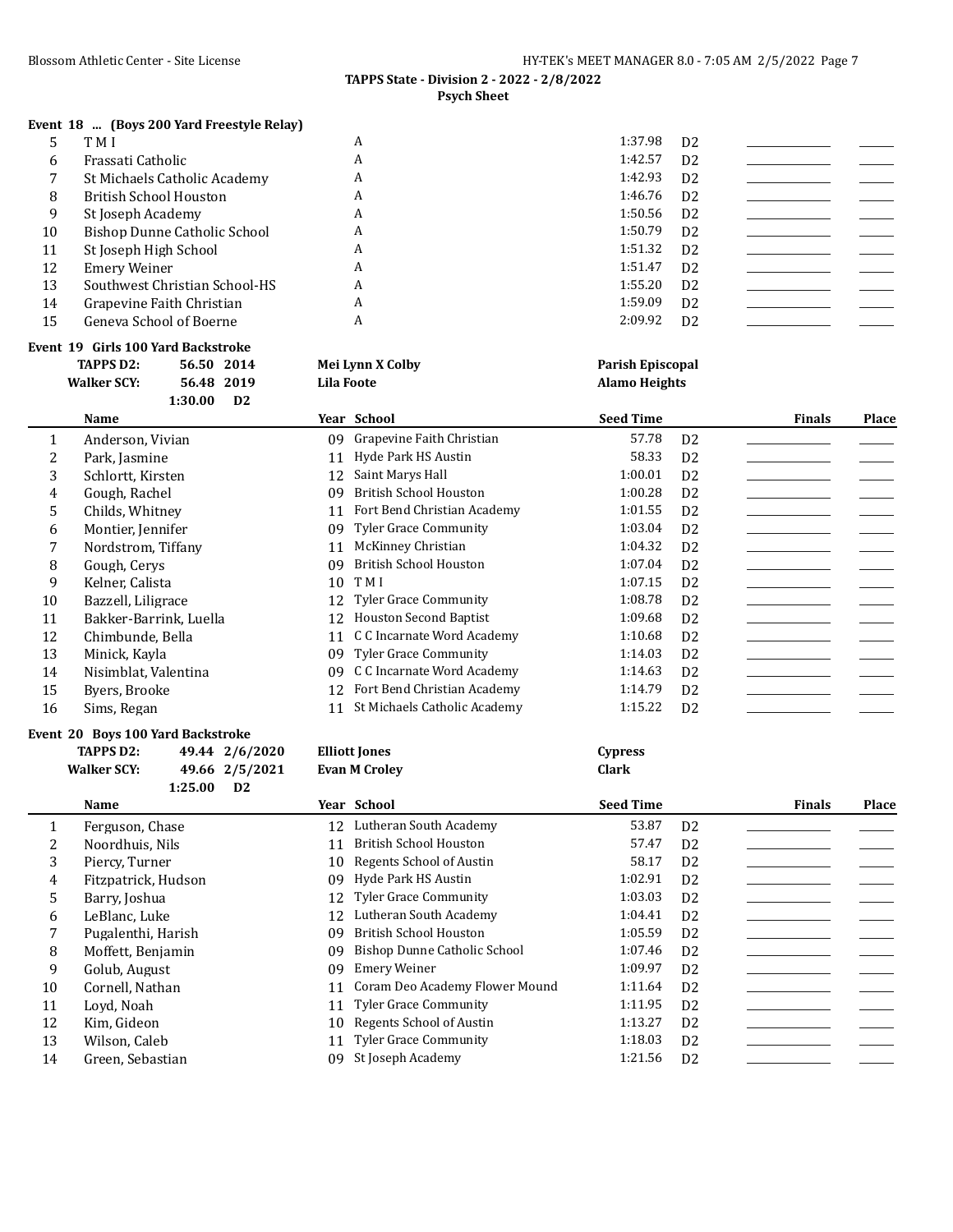|    | Event 20  (Boys 100 Yard Backstroke) |                             |         |                |  |
|----|--------------------------------------|-----------------------------|---------|----------------|--|
| 15 | Welsh. Othon                         | 10 TMI                      | 1:21.90 | D <sub>2</sub> |  |
| 16 | Loveless, Kelton                     | 10 Legacy Christian Academy | 1:21.99 | D <sub>2</sub> |  |
|    | Event 21 Girls 100 Yard Breaststroke |                             |         |                |  |

| TAPPS D2:   | 1:04.86 2/9/2021 | Meredith Holcomb      | T M I  |
|-------------|------------------|-----------------------|--------|
| Walker SCY: | 1:03.30 2019     | <b>Morgan Bartley</b> | Reagan |
|             | 1:35.00<br>D2    |                       |        |

|    | Name               |    | Year School                    | <b>Seed Time</b> |                | <b>Finals</b> | Place |
|----|--------------------|----|--------------------------------|------------------|----------------|---------------|-------|
|    | Krantzcke, Izzy    | 12 | The Woodlands Christian Academ | 1:02.07          | D <sub>2</sub> |               |       |
|    | Holcomb, Meredith  | 11 | T M I                          | 1:07.38          | D <sub>2</sub> |               |       |
| 3  | McKinney, Lindsay  | 12 | St Joseph High School          | 1:11.06          | D <sub>2</sub> |               |       |
| 4  | Taylor, Ashley     | 11 | <b>Tyler Grace Community</b>   | 1:13.40          | D <sub>2</sub> |               |       |
| 5  | Elizondo, Caitlin  | 10 | Regents School of Austin       | 1:14.91          | D2             |               |       |
| 6  | Halldorson, Claire | 09 | Coram Deo Academy Flower Mound | 1:16.77          | D <sub>2</sub> |               |       |
|    | Davies, Amber      | 09 | <b>British School Houston</b>  | 1:16.99          | D <sub>2</sub> |               |       |
| 8  | Adams, Louise      | 12 | Coram Deo Academy Flower Mound | 1:17.54          | D <sub>2</sub> |               |       |
| 9  | Vedder, Danika     | 09 | St Michaels Catholic Academy   | 1:20.38          | D <sub>2</sub> |               |       |
| 10 | Dupuis, Emalee     | 10 | <b>Tyler Grace Community</b>   | 1:22.21          | D <sub>2</sub> |               |       |
| 11 | Parnell, Haylee    | 09 | Geneva School of Boerne        | 1:22.74          | D <sub>2</sub> |               |       |
| 12 | Augenbaugh, Ellen  | 12 | Grapevine Faith Christian      | 1:23.99          | D <sub>2</sub> |               |       |
| 13 | Rosales, Chloe     | 11 | C C Incarnate Word Academy     | 1:24.30          | D <sub>2</sub> |               |       |
| 14 | Fuselier, Evelyn   | 09 | St Michaels Catholic Academy   | 1:24.93          | D <sub>2</sub> |               |       |
| 15 | Hergenrader, Catie | 12 | Lutheran South Academy         | 1:24.95          | D <sub>2</sub> |               |       |
| 16 | Blakesley, Sophie  | 11 | Frassati Catholic              | 1:25.10          | D <sub>2</sub> |               |       |

# **Event 22 Boys 100 Yard Breaststroke**

| <b>TAPPS D2:</b> | 56.21 2/9/2021 | Ethan Doehler | <b>Hall-ST</b> |
|------------------|----------------|---------------|----------------|
| Walker SCY:      | 56.21 2/9/2021 | Ethan Doehler | <b>Hall-ST</b> |
|                  | 1:30.00<br>D2  |               |                |

|    | Name             |    | Year School                    | <b>Seed Time</b> |                | <b>Finals</b> | <b>Place</b> |
|----|------------------|----|--------------------------------|------------------|----------------|---------------|--------------|
|    | Zou, Andrew      | 10 | Regents School of Austin       | 56.52            | D <sub>2</sub> |               |              |
| 2  | Green, Michael   | 11 | <b>Tyler Grace Community</b>   | 59.31            | D <sub>2</sub> |               |              |
| 3  | Yahin, Andrew    | 09 | St Michaels Catholic Academy   | 1:07.87          | D <sub>2</sub> |               |              |
| 4  | Coffey, Eli      | 12 | <b>Tyler Grace Community</b>   | 1:07.95          | D <sub>2</sub> |               |              |
| 5  | Potter, Marshall | 10 | Coram Deo Academy Flower Mound | 1:08.98          | D <sub>2</sub> |               |              |
| 6  | Miles, Elliott   | 11 | Lutheran South Academy         | 1:09.23          | D <sub>2</sub> |               |              |
|    | Puri, Krish      | 10 | T M I                          | 1:10.67          | D <sub>2</sub> |               |              |
| 8  | Rall, Jack       | 12 | Southwest Christian School-HS  | 1:11.46          | D <sub>2</sub> |               |              |
| 9  | Tidmore, Jackson | 11 | <b>Houston Second Baptist</b>  | 1:11.61          | D <sub>2</sub> |               |              |
| 10 | Lador, Itay      | 10 | <b>Emery Weiner</b>            | 1:12.27          | D <sub>2</sub> |               |              |
| 11 | Kauachi, Jorge   | 12 | St Joseph Academy              | 1:13.24          | D <sub>2</sub> |               |              |
| 12 | Shah. Ishan      | 11 | T M I                          | 1:13.39          | D <sub>2</sub> |               |              |
| 13 | Ebner, Gus       | 09 | Brentwood Christian Austin     | 1:14.70          | D <sub>2</sub> |               |              |
| 14 | Nolen, Hunter    | 12 | Lutheran South Academy         | 1:15.38          | D <sub>2</sub> |               |              |
| 15 | Spadini, Elijah  | 10 | Regents School of Austin       | 1:15.59          | D <sub>2</sub> |               |              |
| 16 | Campbell, Titus  |    | 12 Tyler Grace Community       | 1:16.14          | D <sub>2</sub> |               |              |